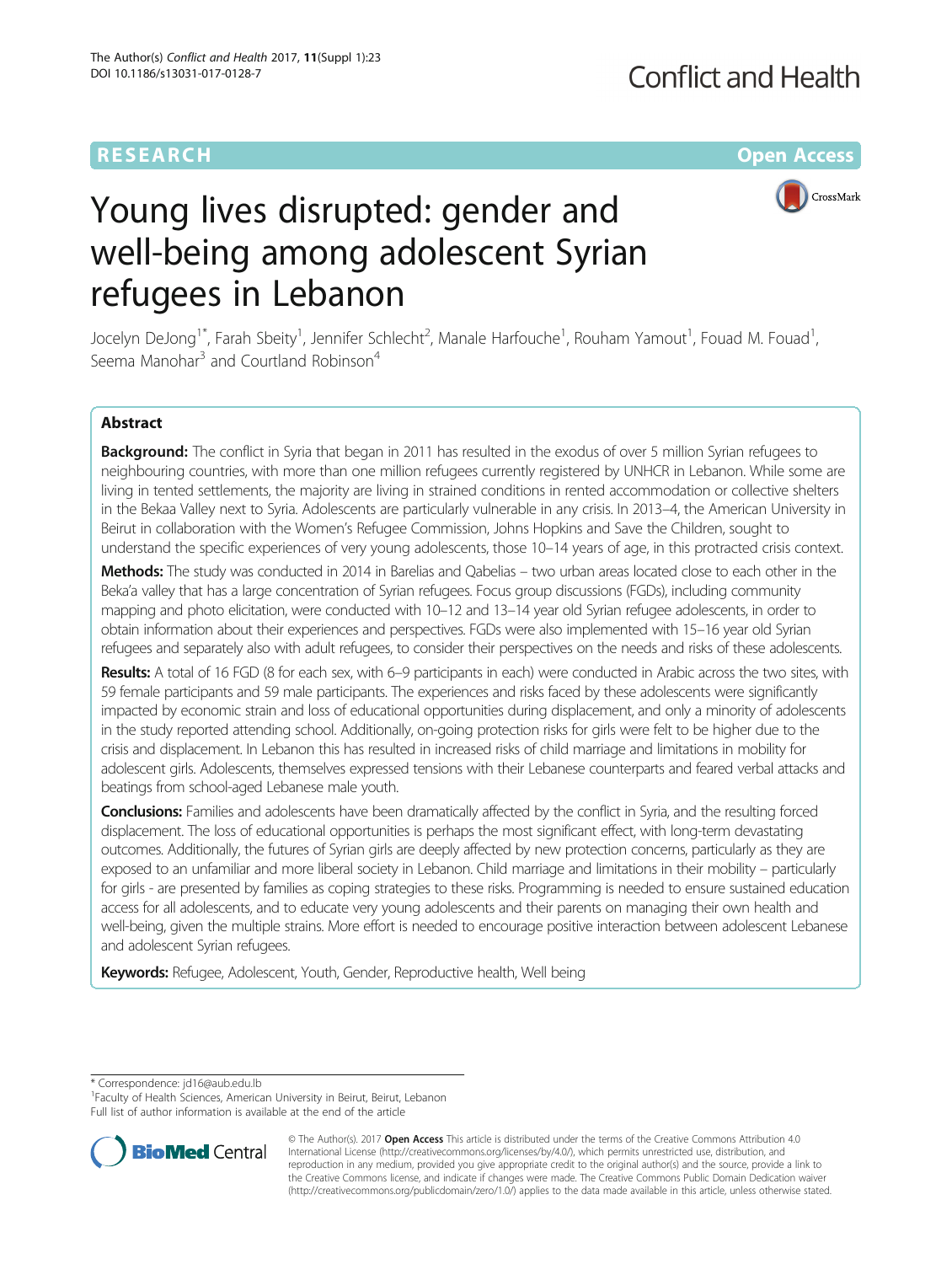## Background

The flow of Syrian refugees to Lebanon represents a humanitarian crisis that the country is ill-prepared to address and comes after successive waves of refugees historically following conflicts in the region, including Palestinian and Iraqi refugees. In the spring of 2014, when the study reported here was conducted, Lebanon was hosting 997,251 registered Syrian refugees [\[1\]](#page-9-0). As of mid-2017, there are over one million refugees registered with the United Nations High Commission for Refugees (UNHCR) [[1\]](#page-9-0), although the interim figures had been even higher before the significant flow of refugees to Europe began [[1](#page-9-0)]. Syrian refugees represent almost a quarter of the host population of Lebanon at 4,470,852 [\[2\]](#page-9-0).

There are no official refugee camps for Syrian refugees in Lebanon; while some live in informal tented settlements, most live in and among the local population in small settlements and often in substandard housing in urban neighborhoods, aided by a common language and culture with the host population. Programming to address the health and development needs of refugees has been challenging as a result of this dispersion of the refugee population. Unregistered Syrians in particular are reported to face many obstacles in accessing health services [\[3](#page-9-0)–[5\]](#page-9-0).

Educational access has improved for Syrian refugees since September 2015, driven by a major Ministry of Education and Higher Education (MEHE) and UNICEF campaign entitled "Back to School", which enrolls refugee children in public schools throughout the country. However, there remain significant barriers to education and dropout is high among Syrian refugees. A report by the Overseas Development Institute (ODI) on Syrian refugees in Lebanon found that the proportion of children not in school rises considerably with age, with a reported 64.29% of Syrian refugee children 6–14 years old out of school and 92.26% of children 15–18 years old out of school in 2014 [[6\]](#page-9-0). The major effort to increase educational enrolment among Syrian refugees has been at the elementary level, leaving many older adolescents lacking access. An evaluation of the impact of the "Back to school" campaign led by the Ministry of Education and Higher Education in 2016 – an unpublished study by Saint Joseph University – surveyed 914 Syrian refugees from different regions in Lebanon and found that while about 70–80% of 8–12 years old children were enrolled in public schools, only 25.5% are enrolled at the age of 15 and 10.5% at the age of 16.

In general, adolescence is a critical period during life with particular vulnerability in the case of displacement [[7](#page-9-0)]. Although there have been many studies on the situation of Syrian refugees in Lebanon, only a few studies have examined adolescent Syrian refugees in particular and the available evidence does not differentiate adolescents by age group. As of May 2015, 13% of the total Syrian refugee population consisted of individuals ranging in age between

12 and 17 years old [[1](#page-9-0)] (a more detailed age breakdown not available). A situation analysis of adolescent Syrian refugees conducted in 2013–14 highlighted the potential long term negative effects of the living conditions of Syrian refugees and the fact that Syrian refugees lack legal permission to work in Lebanon [[8](#page-9-0)]. This humanitarian crisis has altered every aspect of their daily life; young people reported a decrease in the "standards of personal care", an increase in family tensions, a higher level of school drop-out (94% of young refugees between the age of 15 and 24 were not in formal education) and feelings of lacking safety in Lebanon [[8](#page-9-0)]. The lives of young girls have been particularly affected by this humanitarian crisis, due to heightened fears about safety. Moreover, rates of child marriage appear to be increasing, with estimates ranging from 18% to 23% in some studies [[8](#page-9-0)] compared to about 17.3% nationally in Syria before the crisis (as measured by the proportion of women aged 20–24 who married before the age of 18) [\[9\]](#page-9-0).

Regarding the health of young people, a multi-agency assessment among adolescent Syrian refugees in Lebanon in 2014 found that 66% of sampled females and 63% of sampled males aged between 15 and 18 years old did not know about contraceptive methods, and 18% of married youth had little to no knowledge about contraception [[8](#page-9-0)]. This study also identified the detrimental effects of the Syrian refugee crisis on young people's mental health, noting that an alarming rate of 41% reported having thought about committing suicide [\[8\]](#page-9-0). An additional rapid needs-assessment conducted by the Child Protection in Emergencies Working Group in 2013 found an increased prevalence of child marriage and child labor as coping mechanisms to deal with the hardships faced by Syrian refugees in this crisis and highlighted the lack of access to information and health services for children [\[10](#page-9-0)].

## Study on adolescent Syrian refugees in Lebanon

As part of a multi-country study examining the needs and risks of very young adolescent in three humanitarian contexts including Somali refugees in Ethiopia and migrants from Myanmar in Thailand, a team from Lebanon undertook a qualitative study on the health needs and risks among very young adolescents aged 10 to 14 from Syria. The research team represented a partnership between the International Non-government Organization (INGO), Save the Children that had scaled up its response to the humanitarian crisis in Lebanon, the Faculty of Health Sciences at the American University of Beirut, the Women's Refugee Commission and Johns Hopkins Bloomberg School of Public Health (JHSPH).

## Methods

The study team selected two sites, Barelias and Qabelias, both situated in the Lebanese Governorate of Beka'a. These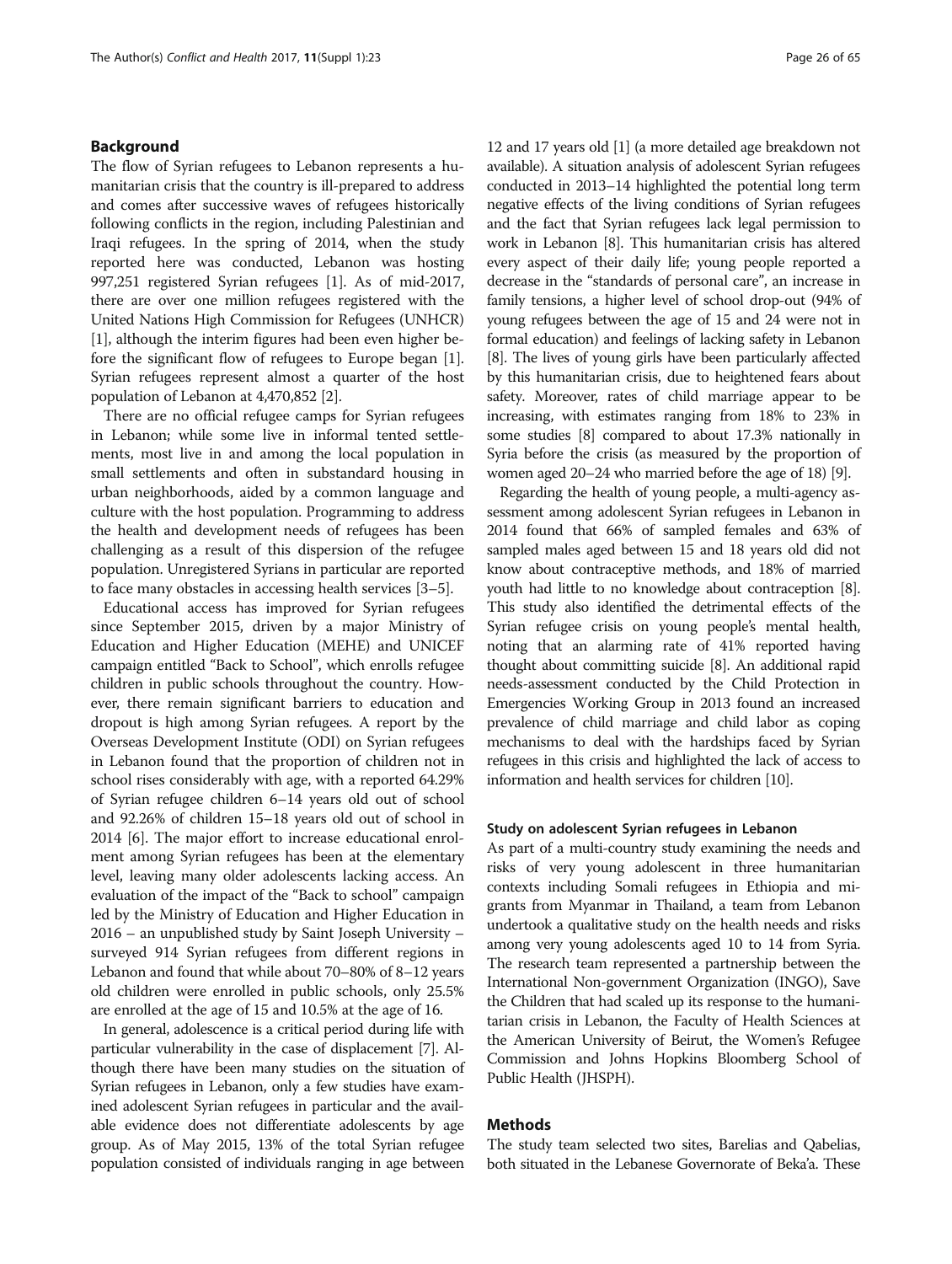are known to host a large population of Syrian refugees owing to their proximity to the Syrian border, and the historically developed commercial and family relations with Syria. The two towns were chosen because Save the Children was active in this area, and had established partnerships with the health centers that were providing services to adolescents in these areas.

## Study setting

The distribution of Syrian refugees is variable across sub-regions and the Beka'a valley alone hosts almost third of the total number of refugees in Lebanon (370,830 as of January 2016 [[1\]](#page-9-0); almost 14% of them aged 12–17 years old [\[1](#page-9-0)]). An already underprivileged region before the impact of the Syrian conflict, the governorate of Beka'a has limited resources and as elsewhere in Lebanon host communities are burdened by the influx of refugees and compete for employment opportunities. Although the distance between the two towns, Barelias and Qabelias does not exceed 11 km, Syrian refugees experience different living conditions in these two locations. Refugees living in Barelias are more integrated into the host community, most live in apartments, and have more access to health and social services. They are mostly located at a proximity to public and private schools, informal vocational centers, the municipality headquarters and the primary health care center. Additionally, many Syrian children attend school in Barelias and their parents are more integrated into the local labor market. Qabelias, by contrast, is surrounded by spontaneous tented settlements which are dispersed and located away from the residential and commercial center of the town, most refugees live in unfinished buildings, and are more socially excluded (Personal communication Maha Haidar, International Orthodox Christian Charities health officer in Bekaa). Many families living in Qabelias' tented settlements work as agricultural labourers starting at a very young age as an exchange for the fees for renting their tents. In addition, refugees in Qabelias face restricted mobility as compared to that of Barelias due to the area's larger size and mountainous topography. In both sites, Syrian refugees come from different parts of Syria, extending from the south of Syria, Deraa, to the north, and having varying urban and rural backgrounds.

## Training of research team

Prior to data collection, a faculty member from JHSPH trained the Lebanon data collectors on the range of qualitative research methodologies that had been chosen by the multicountry team: focus group discussions (FGDs) inclusive of community mapping and photo elicitation interviews (PEI).

### Study participants

With the assistance of recruiters from the local Lebanese community, 118 participants, each from a different family, were selected following purposive sampling by age from Syrian households within neighborhoods with a high concentration of Syrian refugees. They were invited to attend age-specific focus groups at a subsequent date. Eligibility criteria for participation in the study were adolescents aged 10–14 or 15–16, or parents 35–45 years old, apparently cognitively functional, and generally healthy. Some difficulties were experienced in recruitment in identifying individuals who would be willing to come to the centers allocated for the FGDs. The desired number of participants was eventually reached, however, and once participants arrived at the centers and gave their oral consent, none refused or dropped out of the study. All participants were informed about the study objectives and provided consent to participate in the focus groups.

## Data collection

Data collection took place in the spring of 2014.

## Focus group discussions

A total of 16 FGD (8 for each sex, with 6–9 participants in each) were conducted in Arabic across the two sites, with 59 female participants and 59 male participants. The focus groups were convened according to the age of participants (10–12 years old, 13–14 years old, 15–16 years old, 35– 45 years old). The groups were segregated by sex and the facilitators were sex-matched with the participants to increase the chances of addressing culturally sensitive issues. Focus group discussions took place at the Islamic Health Center in Qabelias and at the Municipality in Barelias that hosts the health center in this village.

The adolescent focus group topic guides broadly covered household life, school, religious influence and institutions, places to socialize, perceptions of safety, perception of health and health services, information and perceptions about sexual and reproductive health, differential responsibilities of men and women, and their quality of life in Lebanon generally after their displacement.

The topic guide for the focus groups with adults focused on definitions and expectations of the different stages of adolescence, changing norms with regard to transitions, marriage and coming of age practices, adult perceptions about adolescent health, the roles of parents and their relationships with young adolescents in their community, pre- and post-displacement.

Save the Children observers attended the focus groups for two primary purposes - first, to learn from the discussion with the aim of informing their programs, and second, at the conclusion of each focus group, to provide participants with information about adolescent sexual and reproductive health programming offered in the area.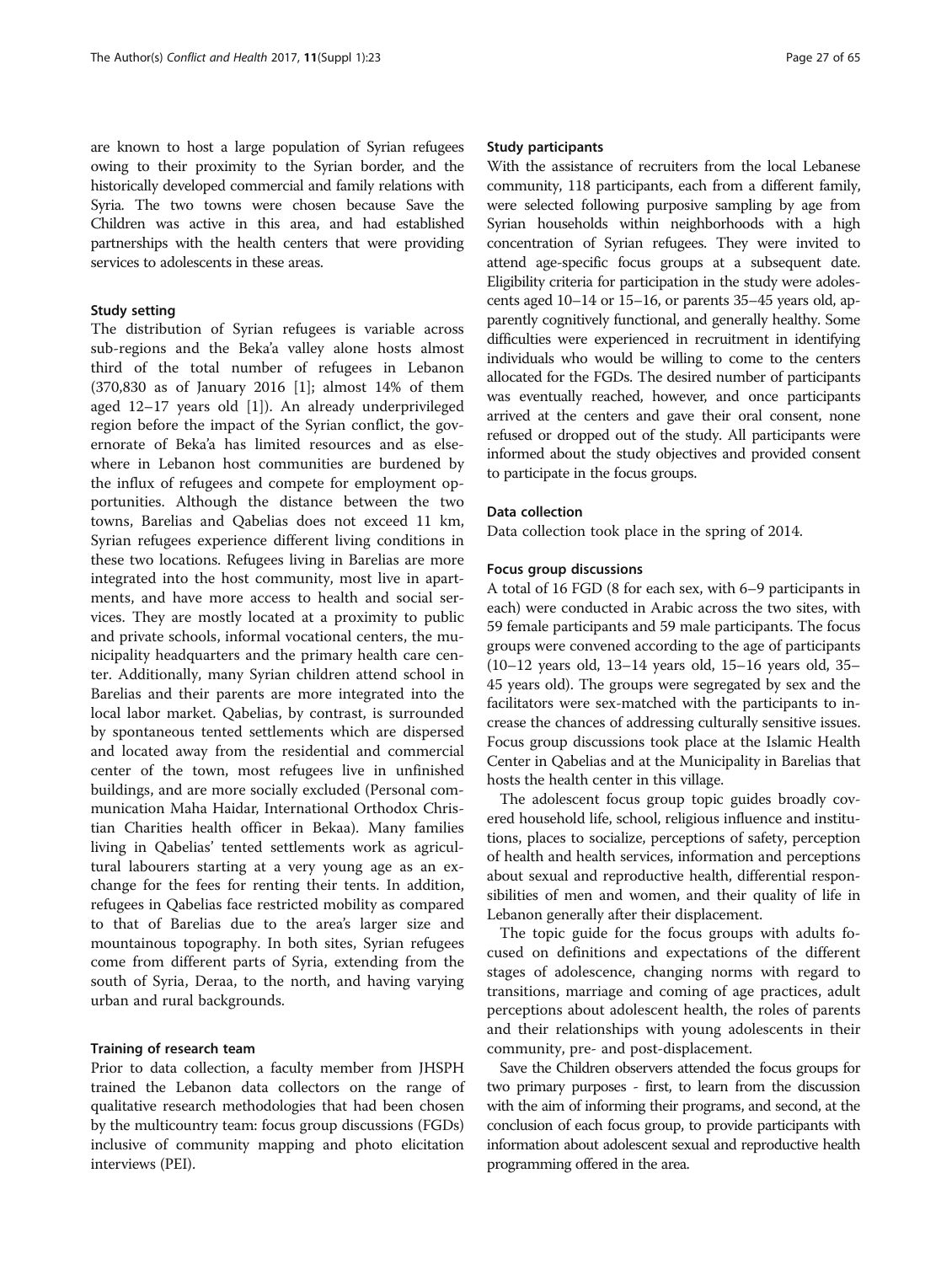## Community mapping and photo elicitation

These two methods, which were used during FGD with younger adolescents, have been found to elicit more detailed discussion and more focused engagement, especially among younger research participants [\[11](#page-9-0)–[13\]](#page-9-0).

The community mapping exercise consisted of asking FGD participants 10–14 years of age, to draw collectively a map of their neighborhood, and indicate places significant in their lives (school, playground in the park, health centers, safe and unsafe places, places of worship, places to socialize). These maps were used to extract information about community living conditions and health. Maps drawn by younger adolescents were discussed during the FGDs with 15–16 years old boys and girls to seek their input on the perspectives of their younger peers.

Photo Elicitation Interviewing employs photographs of locally relevant places, activities, and themes— to elicit discussion [\[11](#page-9-0), [12\]](#page-9-0). The themes represented in the photographs were decided on by the international study team and included gender roles, violence, early marriage and family life. The Lebanese team collaborated with Save the Children to identify photos from Lebanon that were culturally relevant and suitable for use in the study.

## Data analysis

The FGDs were all recorded with consent except for two where participants did not consent to recording and detailed notes were taken. They were then transcribed verbatim in Arabic by the facilitators and the note takers and the observers submitted their observation reports. Both the detailed notes as well as the verbatim transcripts were included in the analysis. Community maps drawn by the 10–12 and 13–14 years old groups were photographed and stored for analysis.

A three-day data analysis workshop was convened in Lebanon during which participants from the American University of Beirut, JHSPH and Save the Children (who had been involved in the data collection) read and translated the transcripts, and identified the themes related to health, security, education, family and household life, as narrated by children and adults during the FGDs. While the themes explored in the focus groups were similar across all three countries, findings below focus on the themes that emerged as particularly salient in Lebnaon.

Transcripts were translated, coded and served as the primary source of research data. Using thematic analysis, the coded transcripts were used to generate themes and subthemes. Accordingly, these themes were used to build a matrix for analyzing the findings from each of the conducted focus groups. This matrix was the structure where the collected data corresponding to each theme was inserted. The data collected from each category (girls, boys, women and men) were grouped in a spreadsheet under different themes. Analysis revealed recurrent ideas, similarities and differences among age groups and gender from the two sites.

## Results: Findings on key themes Education – values and barriers

Participants – whether adolescents or adults– expressed a strong value of education. Several participants spoke of education as a means of building their future life and "making your dreams come true." One girl shared her experience of lost educational opportunity and what that means for her:

"When we left the house [Syria] I was 13 I didn't think it's a big deal and I continued to play where we went. But now I think about what happened to us. I could have been growing up in my country and I could have been in school grade 10. I was a good student and I wanted to go to college but instead I'm working here in a workshop. Now when I think of this I feel bad and sad we lost everything." (Qabelias, female 15-16 years)

Although non-formal education initiatives had recently proliferated in Lebanon, adolescent respondents were aware that such programs would not provide a needed diploma. Multiple barriers, including costs, perceived mistreatment of Syrian children in Lebanese schools and poor quality of education, as well as a different and unfamiliar curriculum further restricted enrolment. The curriculum in Syria is taught in Arabic, whereas the Lebanese curriculum includes Arabic, French and English depending on the school. Adolescents aged 13–14 years also mentioned repeatedly poor treatment of Syrian students by Lebanese teachers.

Cost was cited by adults as the most frequent barrier to school attendance. There was widespread awareness among all participants whether adult or adolescent that the recent imposition of fees of \$300 to attend school, even public schools, was restrictive. Respondents – both adult and adolescent – also stressed negative experiences of Syrian children in Lebanese schools. In particular boys expressed feelings of social exclusion and bullying from Lebanese school-children, as indicated by this statement in a Barelias FGD:

"Lebanese kids wait for us till we leave school and they hit us." (Barelias, male 13-14 years)

Parents of girls and girls themselves also described incidents of being bullied or treated badly by teachers or classmates. Some girls also spoke about mistreatment by teachers. For example, a girl stated:

"If you didn't do anything they still come at you shout and hit you…if you did something good they still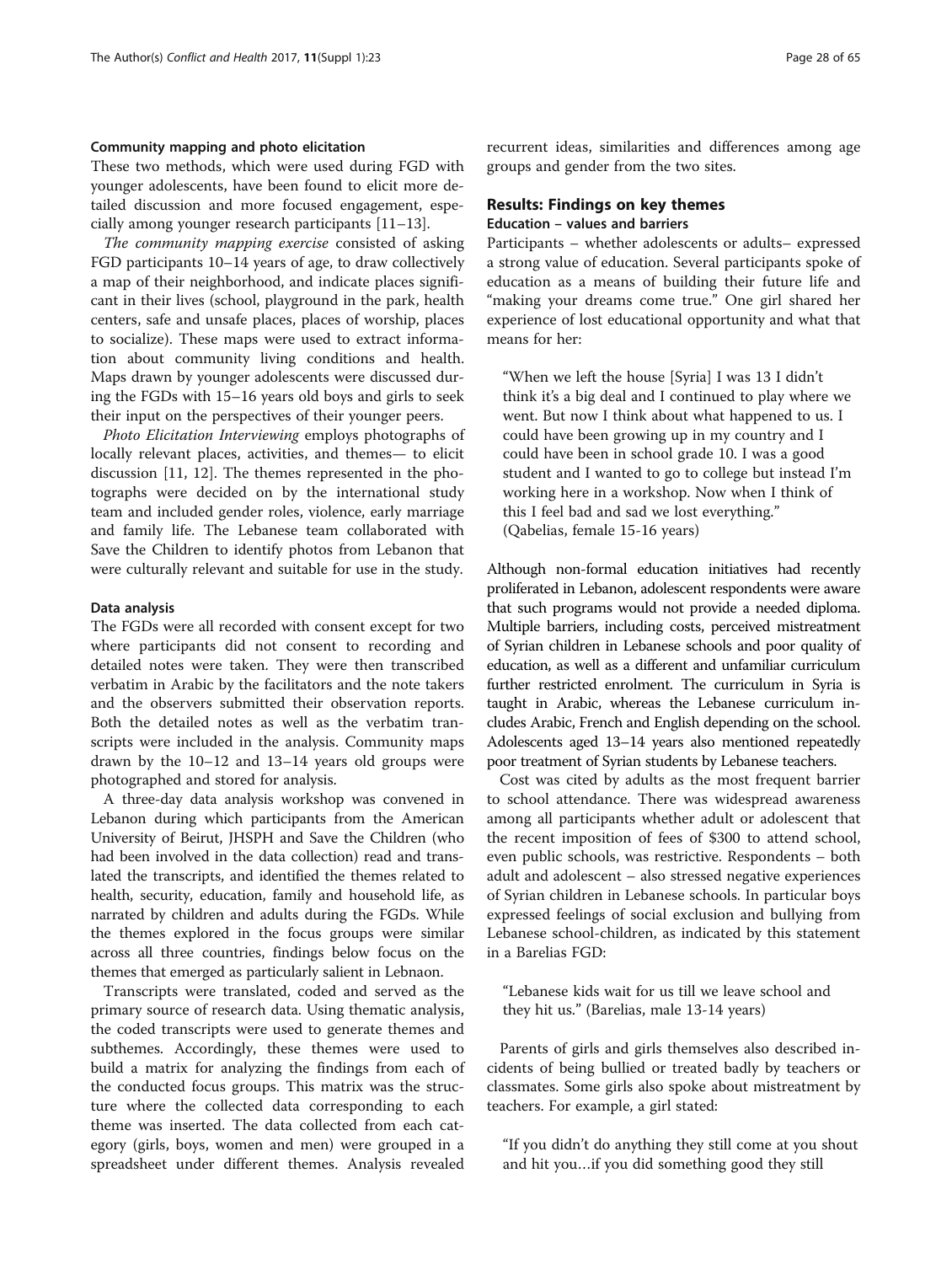come and tell you it's not good. Some teacher hates us and they put zero" (Qabelias, female 13-14 years).

#### Insecurity, safety and protection

The community mapping exercise revealed where adolescents congregated and felt safe within their communities. For groups of all ages, the places perceived to be the safest were the home, school and park during the day. Mosques were also mentioned as a safe place, particularly for boys, and along with homes and dispensaries, were one of the few safe places after dark. Feelings of safety were associated with the presence of others. In drawing their homes, they referred to home as a safe and comfortable place because they were surrounded by people.

"We are safe because our parents are with us and in school our friends are there." (Barelias, female 13-14 years)

"The home is safe because our parents and siblings are there." (Barelias, male 15-16 years)

At the same time, the mapping revealed some unexpected fears. Places perceived to be unsafe included the streets, bakery, playground in the park, tobacco/arguile (water-pipe) shop, market, supermarket, gas station, and the park at night. Adolescent participants reported concerns for thieves, people who might kidnap, assault, beat or drug them, as well as drunk people and cars particularly at night. There were reports about verbal harassment for girls, and boys being beaten by Lebanese adolescents as they are leaving school. Female respondents talked more about kidnapping when discussing unsafe spaces than boys but kidnapping as a general concern was raised by everyone. NGOs working in the area including Save the Children had noted a recent incident of kidnapping, which may have influenced responses.

Mapping also illustrated significant gender differences experienced with regard to mobility:

"The boys are allowed to go out and the girls are not.. if they go out people will talk and start rumours" (Qabelias, female 15-16 years)

Parents expressed feeling more protective over their children – particularly their girls, now that they reside in less familiar communities. They reported that mobility of girls was restricted due to safety concerns and the perceived need to protect their reputation.

"My daughter is 12 years old and she had normal clothes on the other day when I sent her to the store. A man in a car was on the road; he kept telling her 'come with me and we can go out.' She got scared and since then I don't send her outside the house" (Qabelias, adult woman)

Changing gender norms, gender relations and family life Most respondents confirm that cultural norms from Syria would traditionally dictate clear gender roles for men and women with fathers acting as guardians of family norms. For most of the participants, this meant that fathers tended to manage the income and rules of the household whereas the mothers managed the home. Adolescents of both genders were keenly aware of these ascribed gender roles:

"My father taught me that the man needs to go and work to bring money to the house and the women will work and clean and cook" (Barelias, male 15-16 years)

"There is a gender differentiation. Girls are supposed to work at home while the boys get home and sit in front of the TV and they expect the girl to do everything." (Qabelias, female 15-16 years)

Adolescent girls described significant variations in how gender roles, largely dictated by their father, were experienced in their own lives. One girl described that she must leave a room when male visitors come, even in the presence of male cousins, whereas another girl shared that she would be encouraged to join a visit to another family, even when the visit involved young men (Barelias, female 15–16 years). These differences were reported to be largely dictated by the father. However, parents and adolescents described the many ways in which family relationships and gender roles were changing as a result of forced displacement from Syria. Girls described how their brothers had become more controlling and that they restricted their movements. As one girl described:

"Brothers also started to interfere and they are more strict than the parents: they put more pressure on their sisters and won't allow them to do anything." (Qabelias, female 15-16 years

"My brother…when he turned 20, he started telling me why you opened the door for the tea delivery guy. You can't go out. You can't use the phone" (Barelias, female 15-16 years)

Mothers even spoke about the power that sons have over their daughters:

"I say no [to her movement outside the home, because]…if her older brother comes and asks about her and knows that she went to the dispensary, he will wait until she returns and start beating her up! So in this case, should I let her go or not?" (Qabelias Adult woman )

Mothers in particular, expressed a strong sense of how the more liberal gender norms of Lebanese society are influencing their children. As one woman expressed it: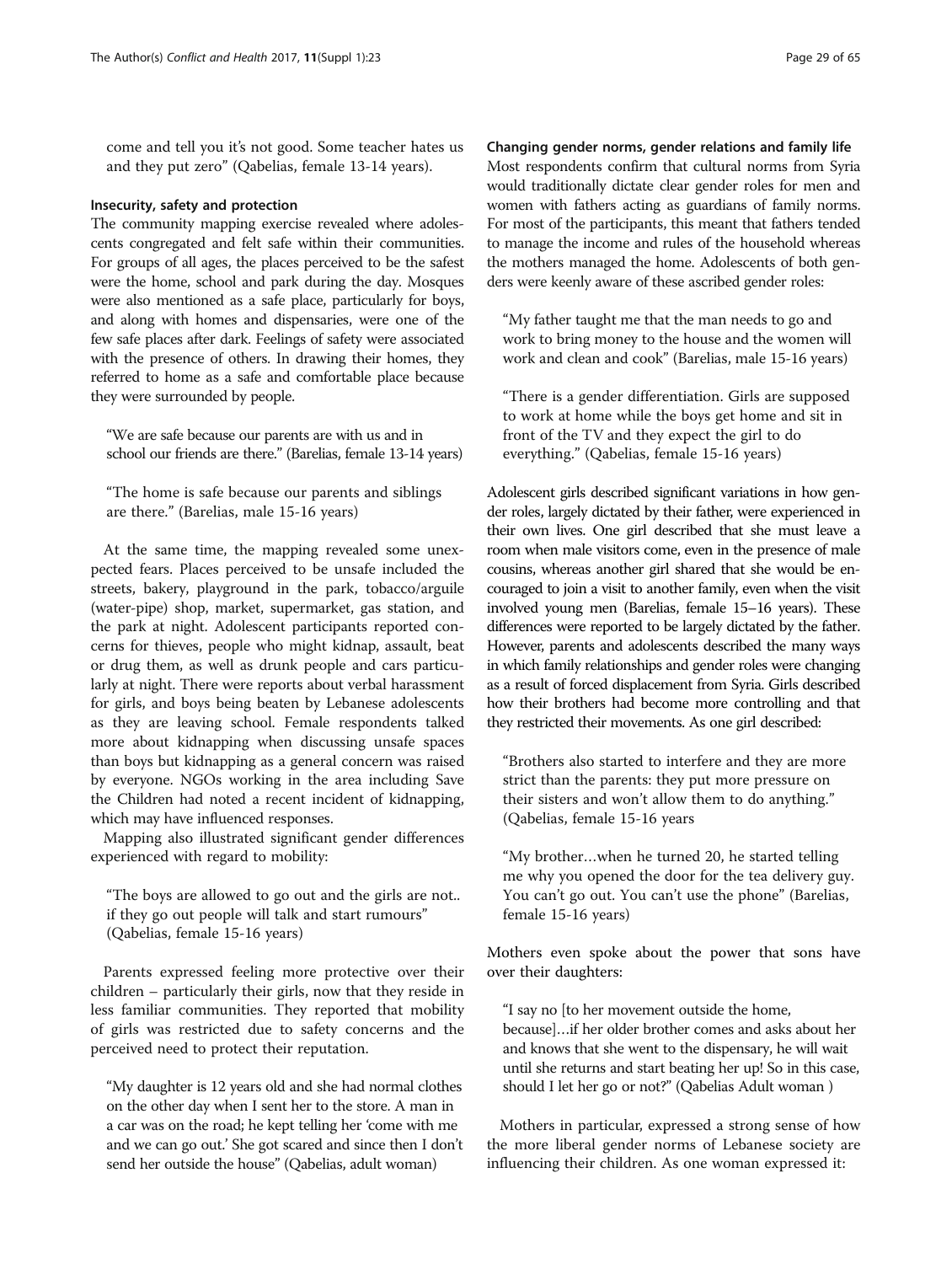"The situation now is worse than in Syria. We are afraid that our kids would do something wrong." (Qabelias, adult woman).

Another mother shared:

"Lebanese and Syrian girls, now they are harassing boys as well on whatsapp and on the road they talk to the boy and they call for him" (Qabelias, adult woman).

Women expressed how much their role as women and mothers had changed since leaving Syria's governmentsupported social welfare system.

"In Syria we didn't work and our status was better than here. We didn't have to worry about rent and electricity and schools were for free." (Qabelias, adult woman).

These changes deeply affected adolescent girls some of whom also reported increased involvement in the workforce since displacement.

"I work at the factory and all the women who work with me also do housework. I am proof. My dad is home…They mostly rely on me. Although I have brothers, one of them works and the other one works sometimes. I go out to work at 7 am and return at 5 or 6. When I come home, my mother asks me to do the housework" (Qabelias, female 15-16 years)

Men were also conscious of how gender roles had shifted, and in particular how limits on their income-earning potential challenged their role as male bread-winner. As one man in Qabelias put it:

"It depends on the money; if I can't provide for my wife then I will lose her respect and we have 7 kids living in one apartment." (Qabelias, adult man).

Women also spoke about how the respective roles of mothers and fathers had changed due to displacement. As one woman described it,

"There is a big barrier between the father and the kids. You feel that the father is escaping from the responsibility." (Qabelias, adult woman).

Additionally, despite their increased fears, parents described being strained and less available to their children:

"Before the crisis the parents used to be more involved with their kids' lives but now the father has many other things to worry about and the mother always worries how she will be able to provide for her kids" (Qabelias, adult woman)

Crowded households also contributed to changing family dynamics and the compromising of traditional boundaries. Men raised worries about their marital relations being observed by their children and the implications. As one man described:

"Anyway we are all living in one room it's not right to have a relationship with my wife. And the girls should be separated from the boys" (Qabelias, adult man).

Likewise a woman in Barelias stated:

"Before each child had his own bed, the girl slept in a room alone. Now everyone is sleeping in the same room." (Barelias, adult woman).

## She also stated:

"I can't change my clothes in front of my kids and me and my husband, we don't have privacy anymore." (Barelias, adult woman)

## Growing up too fast and perspectives on age appropriate behavior

Although not prominent in the narrative of adolescents themselves, parents were concerned that their children were not enjoying the childhood they could have had in Syria. Men talked about boys growing up too fast, assuming responsibilities they would not have had as children of that age in Syria and confronting new social challenges. As one man described it:

"Everyone is working to provide the rent for the house. Even my kid is 12 years old and he is asking me how much is the rent and if I was able to collect the money for it. This kid is no more a kid; he is a man." (Qabelias, adult man).

Another man in Qabelias described how the difficult relations with the Lebanese made their sons grow up quickly, and that they want to defend their family. As he described it:

"My son is 11 years old and he went and bought a knife because the neighbor's kid is insulting his father." (Qabelias, adult man)

Mothers also referred to the fact that on the one hand, they are very protective of their daughters and concerned about the implications of "boys looking at her" but on the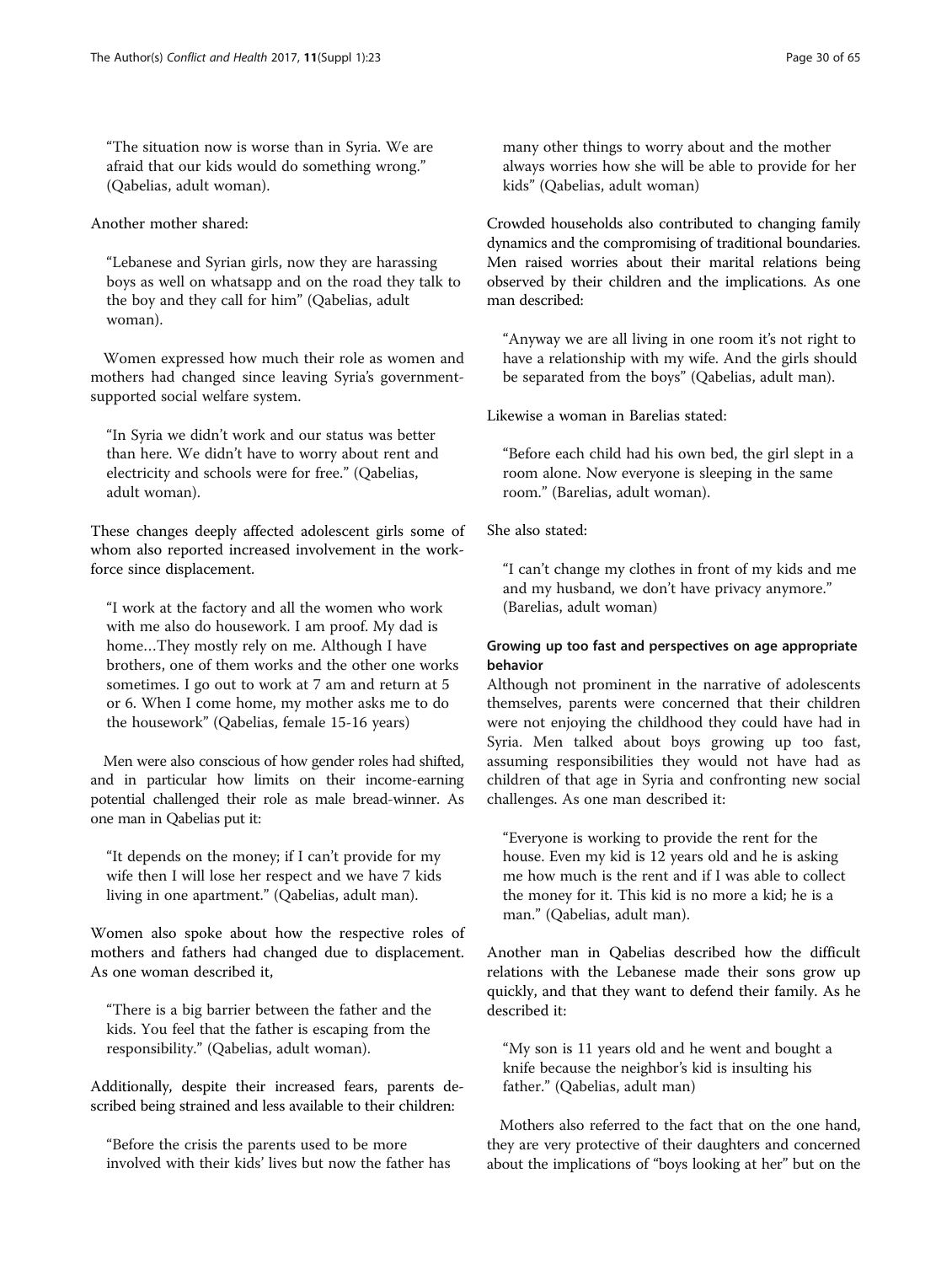other hand, the consequence of being confined to the home and having to assume responsibilities at home meant that they are more mature than they would be at a comparable age in Syria. As one woman described this:

"I'm very strict with her. She can hold the responsibility of the house and her siblings; she can cook and clean; she is 13 but acts like a 20 year old." (Barelias, adult woman)

At the same time, there was a strong sense of there being perceptions of socially defined and appropriate ages at which girls should be told they can no longer play with boys. However, this age varied among respondents, from as young as 7 to even 14. For example a woman in Barelias stated:

"Girls from the age of 7-8 – you need to start tell her what is right and what is wrong, you need to say that playing with boys is not right." (Barelias, adult woman).

## Early marriage and the changing context of marriage

Both adult and adolescent participants spoke of an observation that the appropriate age for marriage had also changed since coming to Lebanon, and respondents were often acutely aware of these changes. The sentiments of very young adolescents in relation to early marriage emerged most strongly when they were presented with a picture of a young girl holding a baby. Most young adolescents expressed their worries related to her age. They referred to her as a young child and identified with her. Some mentioned that the girl depicted in the picture is sad because she has to bear the responsibility of parenthood at an early age while she herself needs to be parented.

"She is like us but now she will grow. She is more aware of life she won't go to school anymore" (Qabelias, female 10-12 years)

"She can't go out and play, she is responsible for a baby" (Qabelias, female 15-16 years) "She lost her childhood she should carry the responsibility and her life will change" (Barelias, female13-14 years)

There was widespread perception among adult participants in particular that change in the age at marriage was specifically due to new circumstances and hardships of life in forced displacement. However, there were counter views, with some expressing that people like themselves should resist these pressures. As one woman stated:

"Even if we are refugees, our children need to be mature when they get married, they will be opening and running a house." (Barelias, adult woman)

A striking finding from focus groups with men was the awareness on the part of some participants that early marriage was not desirable, but rather a difficult choice made in difficult conditions. As one man expressed it:

"In Syria it was different girls used to marry after university and the girls who are not studying get married at 17-18" (Qabelias, adult man).

As one man described how Syrian traditions were under strain in referring to the marriage of his daughter:

"When she finished high school and a good proposal comes along it was not a problem. But now nothing allows us to keep our traditions" (Qabelias, adult man).

The discussion around early marriage needs to be seen in the context of wider changes in the nature of marriage itself that were reported by participants. A prominent theme among both the Syrian adolescent refugee girls and their parents was that the traditions associated with marriage in Syria are changing among refugees in Lebanon. People spoke of there no longer being a happy occasion with celebration, and that the expectations of marriage had been lowered and thus marriage had become less expensive and easier. Statements were typical of these sentiments such as:

"There is a man who couldn't celebrate his son's wedding even though he promised him a big wedding.We can't do the wedding we wanted for our kids" (Qabelias, adult man)

Women in Barelias made statements such as:

"Now we tell the suitor 'just take her even with only a wedding band'. "

"Marriage is so easy now: 'don't buy her [the bride] furniture, don't buy her anything'. "

Women also stated that while marriage in Syria meant having a home and hopes, now it was primarily for protection of the girl. As one mother described it:

"The parents who have a daughter they want to protect her reputation ["yesterha" from "sutra" in Arabic – protecting the girl's reputation]. Now we are refugees and when you have a daughter you think to yourself that marriage will provide her with a man to protect her and relieve us from the responsibility." (Barelias, adult woman).

Marriages were also reported to be breaking down. A woman in Barelias stated: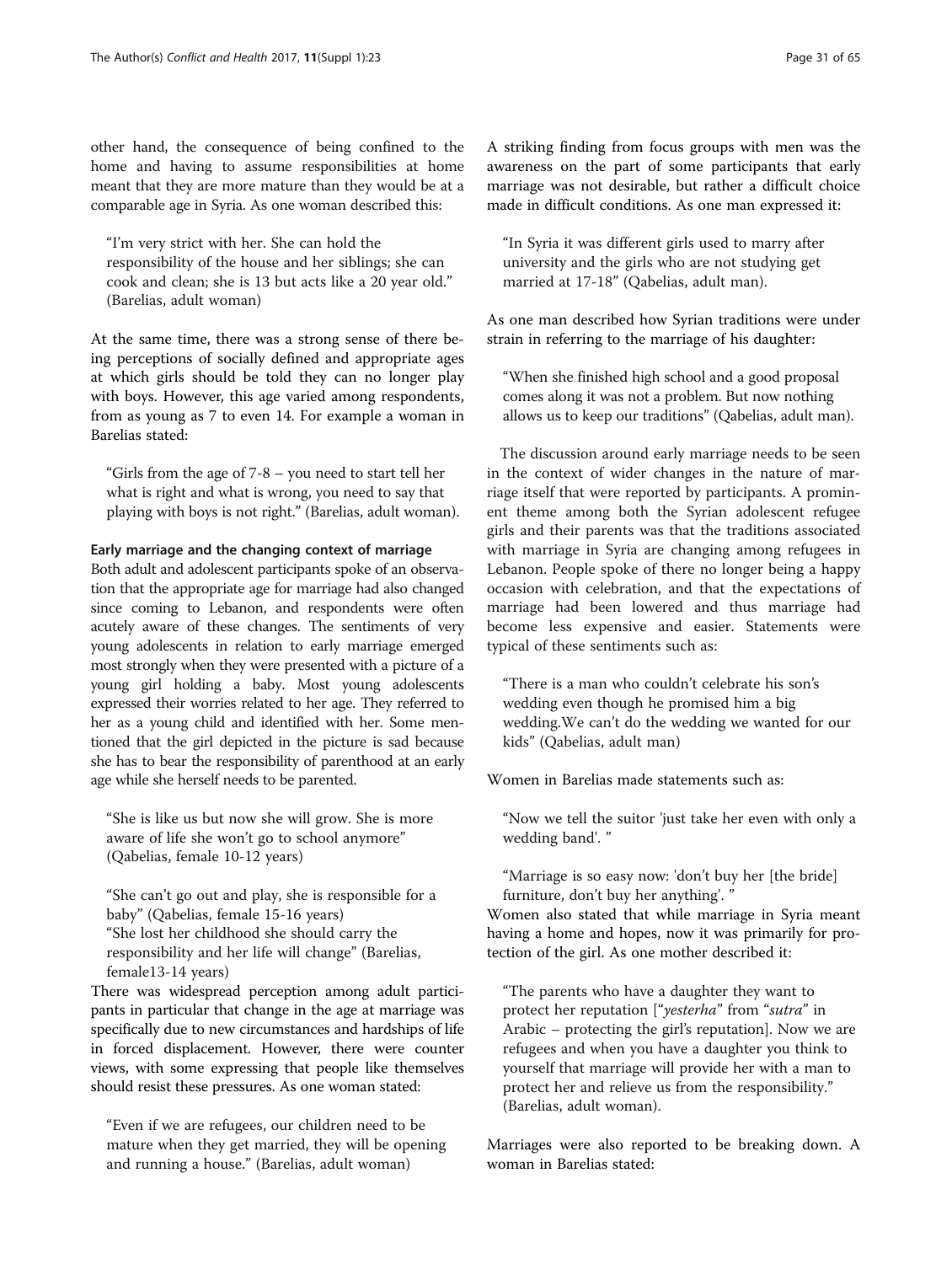"Marriage is happening in one second and divorce is happening in one second." (Barelias, adult woman)

## Stress of displacement and mental health

Psychological stress was raised by young adolescents as sadness, depression, crying and fear. A few respondents who spoke of coping said that crying, seeing friends, taking walks, reading books, going to the sheikh, or going to school, were ways of managing sadness. One adolescent girl mentioned cutting herself. Fathers agreed that families were deeply affected by the conflict—"every house had a martyr", and that people's psychological wellbeing is generally bad.

The help of the mosque in improving mental health was reported by both adolescents and adults. Adolescents stated that religious activity was comforting. As one girl stated:

"When you read the Quran you feel safe." (Barelias, female 13-14years)

Girls as young as 13–14 described the peace they felt when going to the mosque or in reading the Quran:

"I've been to the mosque and I really like it there. I feel good there" (Barielas, female 13-14 years)

The overwhelming theme from the focus group discussions with mothers was the enormous stress they experience out of concern for the well-being of their children and feeling they cannot address their needs. The pressures of poverty due to unemployment, underemployment and debt associated with their displacement status, were immense. Although women did not frequently discuss fears about their chidren's mental health, it was alluded to, and particularly how images of the war in Syria could recall trauma. One woman described how:

"My daughter saw something on the TV and she was scared she cried and told me 'don't put the news on anymore'." (Qabelias, adult woman)

Above all, however, women described the stress of having ultimate responsibility for their children but not being able to meet their needs or desires. One woman complained that her son did not ask anything from his father, but only of her, and another described:

"My son comes and ask me for money I tell him I don't have any he becomes upset and start cursing then he leaves the house and we go look for him…" (Qabelias, adult woman).

Adolescent participants alluded to this stress among parents and its impact on them, although not always expicitly.

There were also repeated references to the role of praying and of going to the mosque as relieving this stress. One girl in Qabelias described how,

"When our parents go to the mosque to pray they change their behaviours they become calmer and don't shout." (Qabelias, female 13-14 years).

Others mentioned that the mosque is a relaxing place, and that their parents forget about their problems while in the mosque.

## Health, body change and information

When asked about health and health concerns, there was a widespread perception that the poor health of the Syrian refugees was linked to their poor living conditions. Parents and adolescents pointed to poor housing, poor water supplies, lack of ventilation or natural day light as sources of their health problems. Some also pointed to crowded living conditions as not being conducive to health. Participants generally expressed favorable attitudes about existing primary health care services, and both adults and adolescents trusted local doctors at these centers as a source of information on reproductive health.

Very young adolescent respondents seem to have limited understanding of puberty except for mentioning changes like hair growth and breast growth. Many said they would like to have more information. Laughing was a common response to these questions as well as shyness, and this was even the case among those in the 15–16 age group. Adolescents mainly acquired information through television or mobile technology, and were embarrassed to ask their mothers for information. Some girls described their sisters as being the best source of information rather than their mothers. Interestingly, however, several mothers insisted that parents should be the primary source of information regarding bodily changes. One mother stated clearly that she tells her girls not to play with boys but not why:

"It's not allowed to play with boys but we don't tell a girl why it's not allowed. We don't make her aware of these things." (Qabelias, adult woman)

Some expressed concern about their girls getting inappropriate knowledge from television and technology. However, several stated that it was only appropriate to give them such information at puberty, or at the age of 12 or even just before they marry. In other cases, however, mothers recognized that they themselves needed more information and if they had it, they could talk in a better way with their children. Others expressed relief that their daughters were learning from technology as at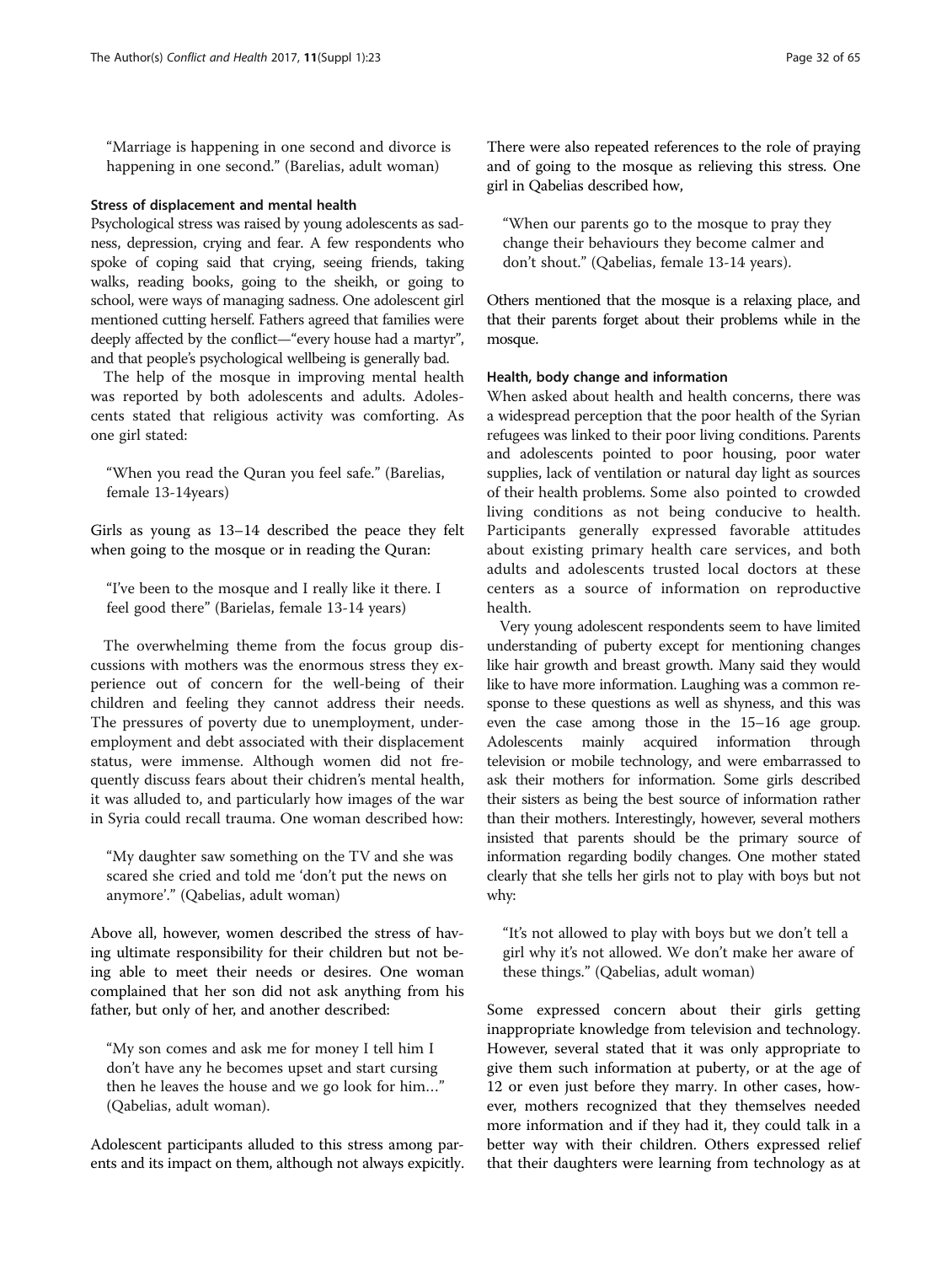least they were getting information that as parents they found difficult to share with them.

At the same time, men expressed recognition that since their children were growing up more quickly, they also needed information. As one man described it:

"In these settings, the 14-15 years old kids are more aware of marriage because we are all living in one room and the kid feels that there is something between the father and the mother" (Qabelias, adult male)

## **Discussion**

This qualitative study, one of the first among Syrian refugee adolescents in Lebanon, revealed perceptions about disrupted young lives, with reduced access to education as compared to almost universal enrolment in Syria, concerns over family economic situations and changing gender roles and family relationships. Constraints to mobility and parental fears about their children's behavior in the new setting in which they found themselves seems to have affected girls much more than boys. Parents were also concerned about the exposure – particularly of adolescent girls - to the more liberal social norms of Lebanese society as their children matured into adolescents in an unfamiliar environment. Mothers emphasized the stress they experienced trying to make ends meet and provide for their children with unemployed or underemployed husbands.

Adolescents are particularly vulnerable in such situations, passing through a difficult period of life in need of family and educational opportunities, and parental stress decreased their capacity to support their adolescent children. Adolescents participating in the study were preoccupied by family economic concerns and shortfalls in their education. They experienced social exclusion in schools and community life despite sharing a common culture and language with the host country.

As more Syrian refugee adolescents in Lebanon are enrolled in already under-sourced public schools, with a major drive by the Ministry of Education to increase their enrolment, there is potential for school-based interventions to promote mental health as has been attempted in other conflict-affected adolescent populations in Burundi [\[14](#page-9-0)] and Nepal [[15\]](#page-9-0); moreover within the same region as this study, an example of an intervention for 10 to 12 year old Palestinian children affected by conflict has shown promise in terms of improving psychosocial well-being there [[16](#page-9-0)].

For very young adolescents both in and out of school, a number of NGOs working in Jordan and Lebanon have introduced child and adolescent-friendly 'safe spaces' to protect them from risk and promote their psychosocial health. Internationally, however, these have not been suffeciently evaluated in humanitarian settings [[17\]](#page-9-0). One evaluation in Jordan, however, found that while some of the objectives were achieved, programming needed to be improved to

address psychosocial well-being, and that the safe spaces worked betteer for younger children than adolescents [\[18\]](#page-9-0).

Given the evident stresses that parents, and particularly mothers, are experiencing in this context, potential support for parenting in the context of displacement needs to be explored. There is a potential role here for religious leaders given the comfort all reported from going to the mosque and praying. Economic empowerment and vocational training for both older adolescents and their parents would help to reduce the financial stresses created by their forced displacement that has implications for mental health risks of both parents and adolescents. There are a limited numbers of sectors where Syrian refugees are authorized to work – including agriculture, construction and domestic work (Decree 197 of the Ministry of Labour, implemented in December 2014) – and therefore opportunities for increased engagement in those sectors on a non-coercive basis need to be explored.

## Limitations

The short duration of time for the fieldwork for this study made it difficult to explore in detail the differences between the two settings and between the experience of adolescent Syrian refugees and adolescents in the host communities. Further research on the latter is particularly needed given the long-lasting nature of the forced displacement from the Syrian crisis, the competition over employment in Lebanon and the tensions voiced by respondents. A further constraint is that there is a very limited literature on adolescents' experiences in Syria prior to the conflict with which to compare the findings; and therefore it is difficult to discern if findings are specific to the refugee setting or to the cultural context.

## Conclusion

The study points to the need for special attention to this age-group of adolescents 10 to 14 years of age in the humanitarian response to the Syrian forced migration crisis. In particular, there is an urgent need to increase educational access for adolescents 13 years old and above, only a minority of whom were enrolled in school at the time of the study, and to address school drop-out. Special attention is needed to gender differentials in factors encouraging enrolment and leading to drop-out, such as security concerns for girls. The study also found that Syrian adolescents experience tensions with Lebanese adolescents and therefore further programmatic efforts to address integration and mutual respect are needed. Lebanese teachers need to be trained and sensitized about the problems experienced by adolescent Syrian refugees and on the need for better integration with Lebanese adolescents.

Finally, our study points to the need for adolescents to have better access to sexual and reproductive health information and the need to address the special risks posed by early marriage. Above all, as has been confirmed by earlier